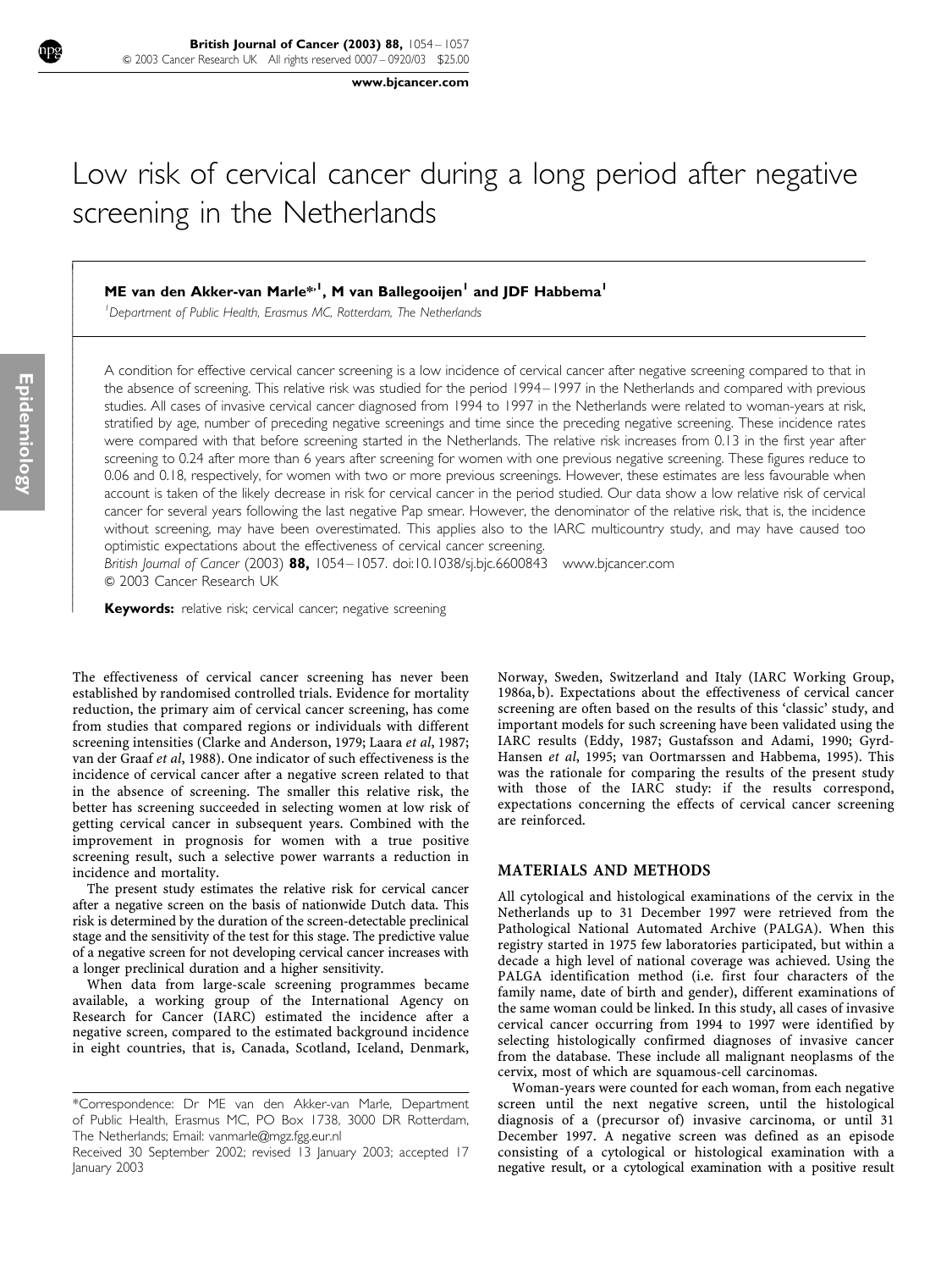without a histological confirmation of a (precursor of) invasive cancer (see appendix and Table 2 in the appendix for definitions). The invasive cases were related to woman-years at risk, and presented as the number of cases per 100 000 woman-years at risk. These incidence rates were stratified by age, number of preceding negative screenings and the interval since the preceding negative screen.

The incidence of invasive cervical cancer was calculated for women aged 35–64 years with one previous negative screen and with two or more previous negative screenings. This method is comparable to that of the IARC study. Next, the relative risk for cervical cancer was calculated by dividing the incidence rate after screening by the incidence in the absence of screening.

Since this background incidence cannot be observed, it had to be estimated indirectly. For this, we used the clinical incidence of invasive cervical cancer in the period 1965–1969, this being the last period before screening was introduced in the Netherlands. National incidence figures were based on incidence data of three regions in the Netherlands (Friesland, The Hague and Rotterdam) covering together 8% of the women in the Netherlands (Central Cancer Registry, 1993). Regional differences in cervical cancer incidence have been accounted for by using the differences between the age-standardised mortality rate of cervical cancer for these three regions and for the entire land for the period 1968– 1978 as a proxy.

The identification method used by PALGA (first four characters of the family name, etc.) is not 100% exclusive and will sometimes combine two or more women in one identification code. To investigate the influence of this lack of discriminative power of the identification key, we also calculated the incidence rates excluding the examinations of those women with 0.5 and 1% of the most frequently occurring first four characters of the family name. The corresponding percentages of women thus excluded from analysis are 31.7 and 43.5%, respectively.

The lack of discriminative power of the identification key leads to an upward bias in incidence after a negative screen, because negative screening results may be erroneously linked to a cancer. We indeed found that the incidence rate including all women is about 20% higher after one and two or more negative screenings than the rate after excluding 0.5% of the most frequent first four characters of the family name. As the difference in incidence between excluding 0.5 and 1% of the most frequent first four characters is very small, in our analyses, we chose to exclude only those women with 0.5% of the most frequent first four characters of family name in the corresponding table and figures (Table 1, Figures 1 and 2). This served to limit the lack of discriminative power of the identification key while maintaining sufficiently large numbers on which to base our analysis.

Risk of cervical cancer after negative screening ME van den Akker-van Marle et al

1055



Figure 1 Incidence of invasive cervical cancer over time since the last negative screen, for women with one and two or more preceding negative screenings. The solid line respresents one negative screen and the dashed line represents two or more negative screens (95% CIs are shown).



Figure 2 Relative risk of invasive cervical cancer after negative pap smears as assessed in the eight countries contributing to the IARC study (see text), compared with the risk in the Netherlands after one and two or more negative screens (95% CIs are shown).  $-+-$ : IARC,  $\geq$ two negative smears; ---O---: Netherlands, one negative screen; ---• Netherlands,  $\geq$  two negative screens.

Table I Relative risk of cervical cancer [95% confidence interval] after two or more negative screenings over time since the last negative screening for women aged 35–64 years and the number of actual cancer cases (1994–1997)

| <b>Interval</b> | <b>Relative risk</b>          |                                                                                      |                           |
|-----------------|-------------------------------|--------------------------------------------------------------------------------------|---------------------------|
|                 | Incidence in<br>$1965 - 1969$ | Projected incidence <sup>a</sup><br>in 1994–1997 in a situation<br>without screening | Number of<br>cancer cases |
| $0-6$ months    | $0.12$ $[0.08 - 0.17]$        | $0.26$ [0.18 $-0.39$ ]                                                               | 26                        |
| $7 - 12$ months | $0.06$ $[0.03 - 0.10]$        | $0.14$ $[0.08 - 0.23]$                                                               | 13                        |
| $1-2$ years     | $0.08$ $[0.06 - 0.12]$        | $0.19$ [0.13 - 0.26]                                                                 | 31                        |
| $2-4$ years     | $0.15$ [0.11 - 0.19]          | $0.33$ $[0.26 - 0.42]$                                                               | 65                        |
| $4-6$ years     | $0.20$ $[0.14 - 0.29]$        | $0.45$ $[0.32 - 0.64]$                                                               | 31                        |
| $6 - 10$ years  | $0.18$ [0.11 - 0.30]          | $0.41$ $[0.25 - 0.68]$                                                               | 15                        |

Two different ways of calculating the background incidence (i.e. the denominator of the relative risk) were used (see text). <sup>a</sup>Based on the APC analysis of prescreening mortality (see Discussion).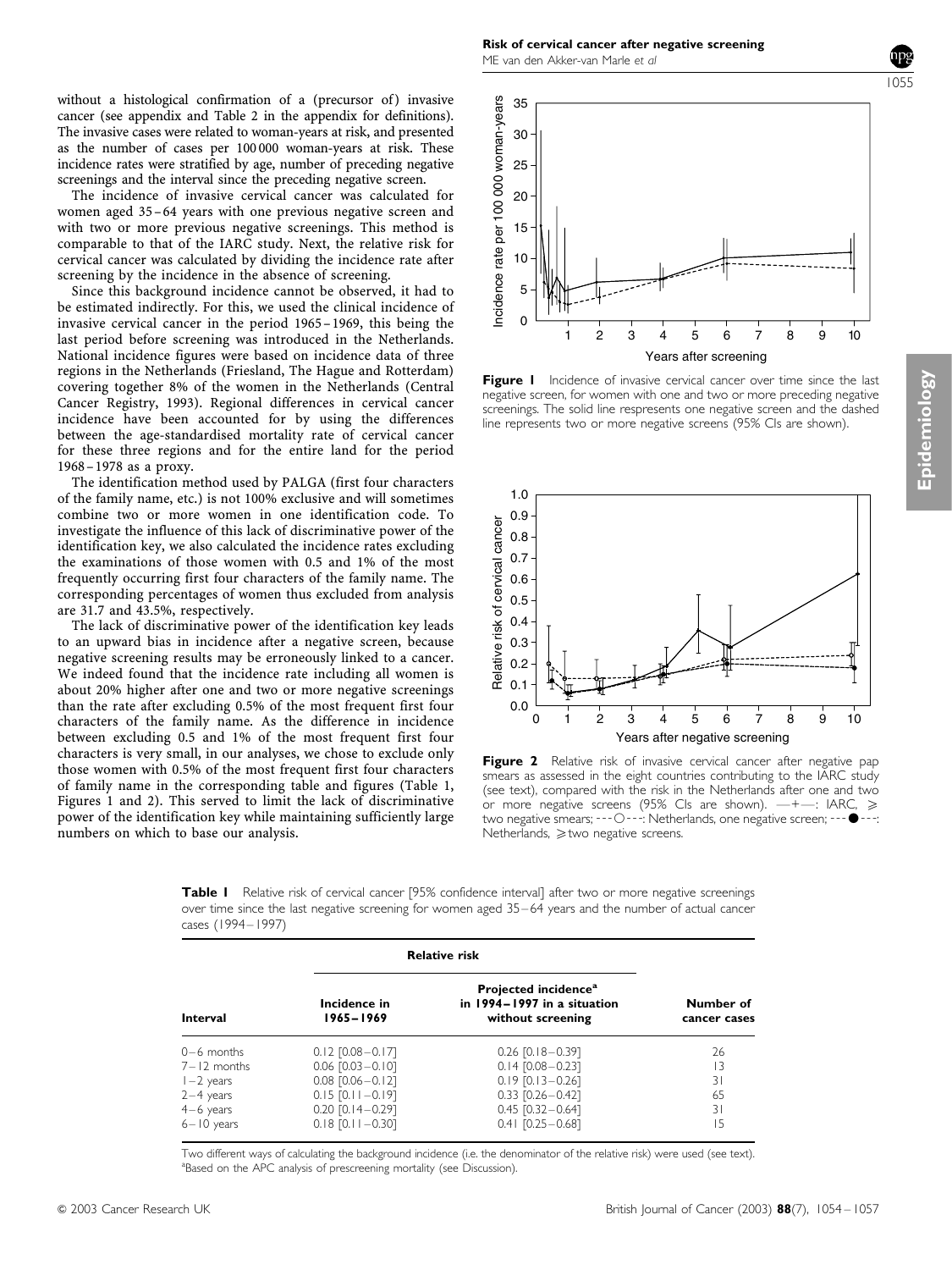#### **RESULTS** 1056

A total of 1648 invasive carcinomas in women aged 35–64 years were retrieved in the period 1994–1997 in the Netherlands. Of these carcinomas, 879 were diagnosed without a preceding negative screen, 376 after one negative screen and 393 after two or more preceding negative screenings.

Figure 1 shows the incidence of invasive carcinoma per 100 000 woman-years by interval since the last negative screen for women with one and with two or more negative screenings. In the first months after negative screening, the incidence of cervical cancer is relatively high. This may be because the women and/or physicians were not reassured by the recent (false) negative Pap smear result (e.g. because of persisting signs or symptoms) and thus elected for additional diagnostic procedures. After this initial peak, the incidence is low and will mainly consist of cases of neoplasia missed at screening. Over time, the incidence increases because of new lesions that developed after the negative screening.

Figure 2 shows the incidence of invasive cervical cancer over time since the previous negative screening, compared with the incidence of invasive cervical cancer in the period 1965–1969 in the Netherlands, which was 46.1 per 100 000 women-years for women aged 35–64 years. In the first years, the relative risk is lower after two or more negative screenings than after only one negative screening. Figure 2 also compares our incidence data with the IARC results. In the first years after a negative screen, the relative risk is comparable in the two studies, but from 4 years onwards the relative risk is higher in the IARC study than in the Netherlands.

### DISCUSSION

As estimated from an age period cohort (APC) analysis of prescreening mortality rates in the Netherlands, the risk of cervical cancer decreases sharply for cohorts of women born after 1927 (van Ballegooijen, 1998). Based on these data, the projected incidence for the period 1994–1997 in the absence of screening on the basis of these figures was 20.5 per 100 000 woman-years. For the women born after 1950 this might be an underestimate because there was an increased risk for cervical cancer in the youngest cohorts (Beral et al, 1994), whereas we extrapolated the low risk of the latest cohort for which prescreening mortality rates were available (born 1940– 1950) to the youngest cohorts. Table 1 gives the relative risk using the projected incidence for the period 1994– 1997 (from the APC analysis) compared with the incidence just before screening started (1965–1969). Using the projected incidence for 1994–1997 results in a factor two higher risk.

Estimation of the background incidence has also proven problematic in other studies. In the IARC study, some centres used a case–control approach whereas (as in the present study) others used a cohort approach. Some cohort studies used the incidence in women who were never screened as background incidence, while others used the incidence before screening became widespread. Both estimates have their problems: that is, women never attending screening are reported to be at higher risk for cervical cancer (Berget, 1979; Magnus et al, 1987; van Oortmarssen and Habbema, 1991) and in several countries a nonscreening-related decrease in cervical cancer risk in the considered period is reported (Laara et al, 1987; Cuzick and Boyle, 1988; van Ballegooijen, 1998). The case–control studies contributing to the IARC results may also have resulted in an underestimation of the relative risk because of healthy screenee bias and frequency bias. Sasieni et al found a factor two higher relative risk compared with the relative risk of the IARC and the present study. However, they used a case–control approach with carefully selected appropriate controls to cases, which may have reduced the bias (Sasieni et al, 1996). Viikki et al (1999), who found a three times higher relative risk, used the incidence of the total population in the screening period. However, because of the incidence-reducing effect of screening this will be an underestimation of the background incidence, which may have led to the relatively high risks.

Other differences between studies are less important. The IARC results were presented for two or more previous negative screenings only, whereas other studies (Mitchell and Giles, 1996; Sasieni et al, 1996; Viikki et al, 1999) also included a single previous screening. This latter case leads to a higher incidence and thus relative risk, especially in the period immediately following a negative screen (see Figure 2).

In contrast to the four studies discussed above, we considered a positive smear result that was not followed by a histological diagnosis as a negative screen. Calculating the relative risk after a negative Pap smear did not have a strong effect on the results.

As a result of the methodological differences, comparison of the performance of screening between different countries is difficult. Nevertheless, for example, the suspected suboptimal performance of screening in the UK in the 1990s (Raffle et al, 1995; Anonymous, 1998) may have contributed to the high relative risks reported in that period (Sasieni et al, 1996).

In most of the prominent models on cervical cancer screening (Eddy, 1987; Gustafsson and Adami, 1990; Gyrd-Hansen et al, 1995; van Oortmarssen and Habbema, 1995), the IARC results have been used to validate the assumptions of the model regarding the sensitivity for, and duration of, the preclinical disease stage. If, however, the IARC results are too favourable (e.g. because of the underestimation of the background risk) then these models will also overestimate the effectiveness of cervical cancer screening.

The longer ago screening was started, the greater the uncertainty will be about the background incidence. As a result, assessment of the relative risk after negative screening will become increasingly difficult, that is, more difficult than in the IARC study and the current study.

In conclusion, our data show that the relative risk for cervical cancer incidence is low for several years following a negative screening using the Pap smear. There are strong indications that

#### Table 2 Definition of primary and secondary examinations

An examination is secondary if in the preceding 48 months:

- there is a histological diagnosis of invasive cervical cancer
- there is a histological diagnosis of preinvasive cancer after which there has not been three cytological examinations with a negative result
- there is a cytological diagnosis of severe dysplasia after which there has not been three cytological examinations with a negative result
- there are at least two cytological diagnoses of light–moderate dysplasia after which there has not been three cytological examinations with a negative result
- there is a histological examination without diagnosis after which there is no histological examination with a negative result or three cytological examinations with a negative result
- there is a cytological diagnosis of light–moderate dysplasia after which there is no cytological examination with a negative result
- there is an inadequate cytological examination after which there has not been a cytological examination with a negative result
- there is a cytological examination without endocervical cells after which there has not been a cytological examination with a negative result

otherwise an examination is primary